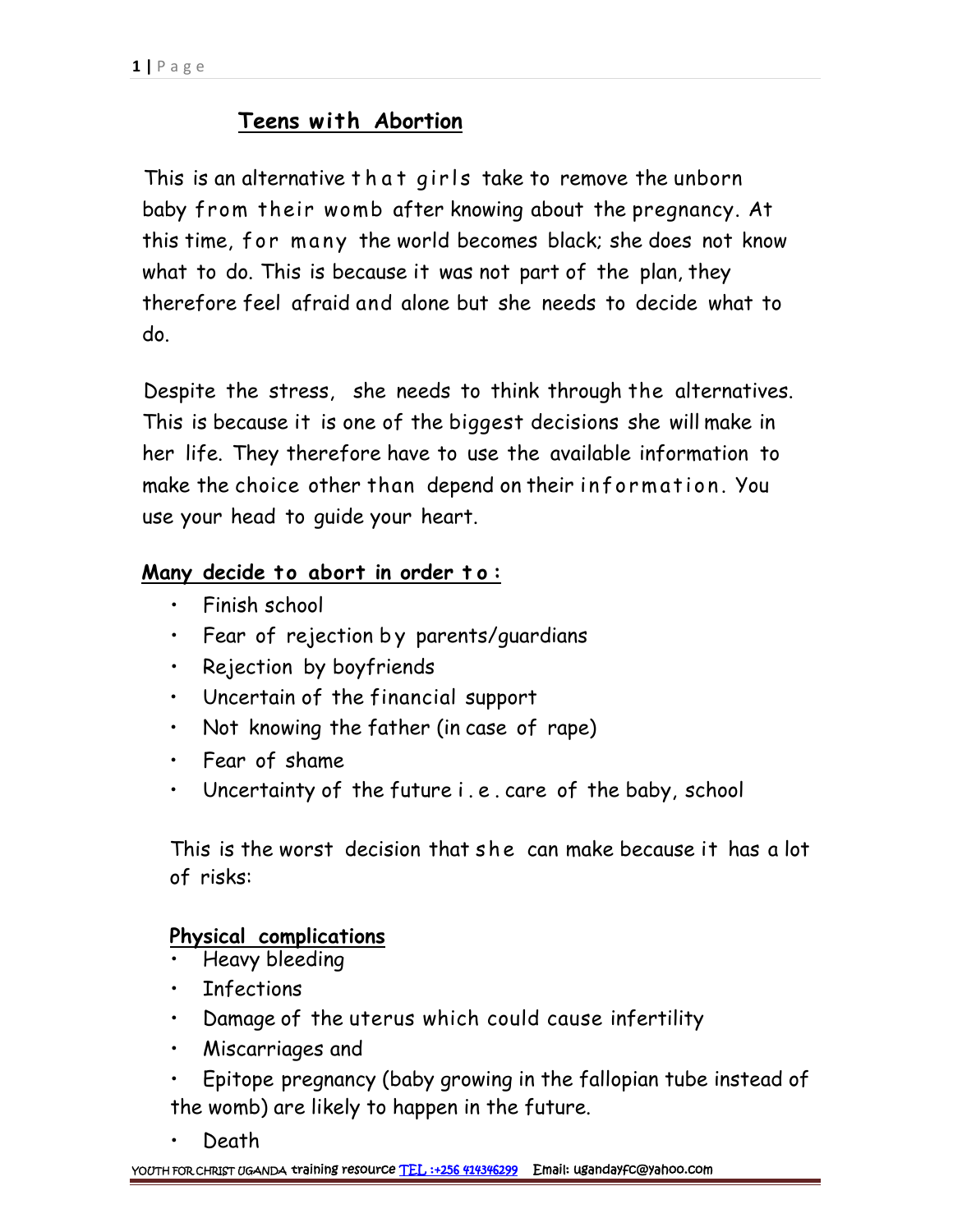## **Emotional risks**

Some girls experience an immediate feeling of relief after the abortion but many find thems elves later coping with feelings they did not expect and they find difficult time to talk about these feelings which include:

- Sadness
- Regret and shame
- Long term grief
- Anger
- Hallucinations
- Suicidal ideas
- Sexual dysfunctions
- Memory problems
- Increased alcohol/drug use
- Difficulty in keeping close relationships
- Flash backs

## **Spiritual**

- o los of closeness with God
- 
- tual<br>o los of closeness with God<br>o Feelings of g u i l t and shame to wards God<br>o Un-forgiveness towards boyfriend which hinders progress in your spiritual life
- o Thoughts of God not forgiving you

If y o u are thinking of ever having an aborting you will want to weigh the emotional, spiritual as well as the possible physical risks If you are thinking of ever having an aborting you will want to<br>
weigh the emotional, spiritual as well as the possible physical risks<br>
<u>What God says about abortion?</u><br>He created that baby and put him/her in your womb. Isa

44:24, says this is what the Lord says, your Redeemer who formed you in the womb: I am the Lord, who has made all things. He is the one who has the right on life and death (I Samuel 2:6) if one aborts it is murder a sin before God. Exodus 20:1, 13.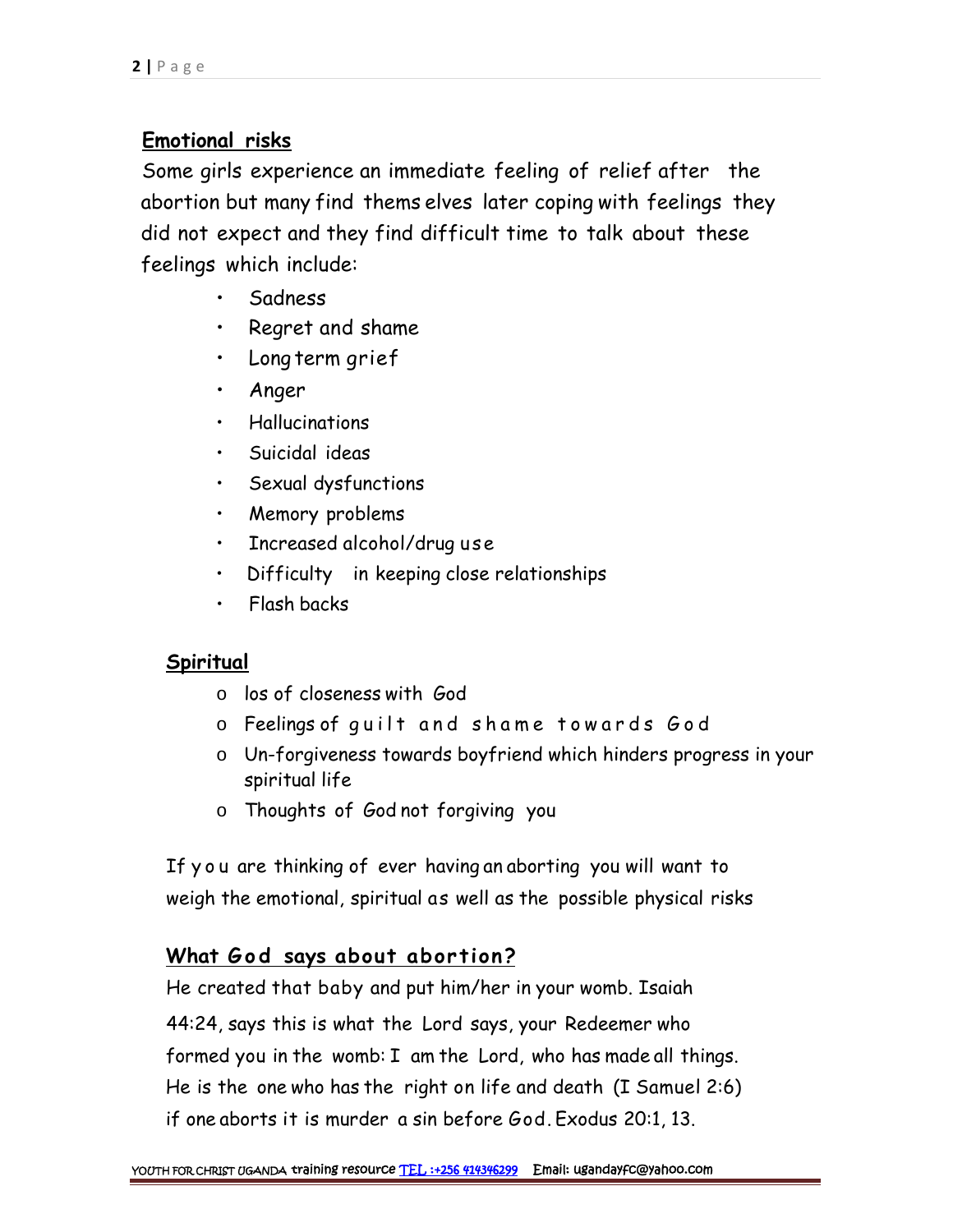Unlike many decisions in life, the consequences of an abortion may be age<br>Unlike many decisions in life, the consequences of an abortion may be<br>serious health implications and permanent. Therefore d o n't be<br>intimidated, it's your body and it is you who will suffer the effects. Unlike many decisions in life, the consequences of an abortion may be<br>serious health implications and permanent. Therefore d o n't be<br>intimidated, i t's your body and it is you who will suffer the effects.

Choosewisely, keep you pregnancy to term, it is worth it. Children are intimidated, it's your body and it is you who will suffer the effects<br>Choose wisely, keep you pregnancy to term, it is worth it. Children ar<br>a gift from God, He knows us before we are born (Psalms 139)

What one can do when pregnant? We have a crisis pregnancy center located on Martin Road plot 20, old Kampala (MIREMBE HOUSE) where you can be helped.

**The choice is in your hand**